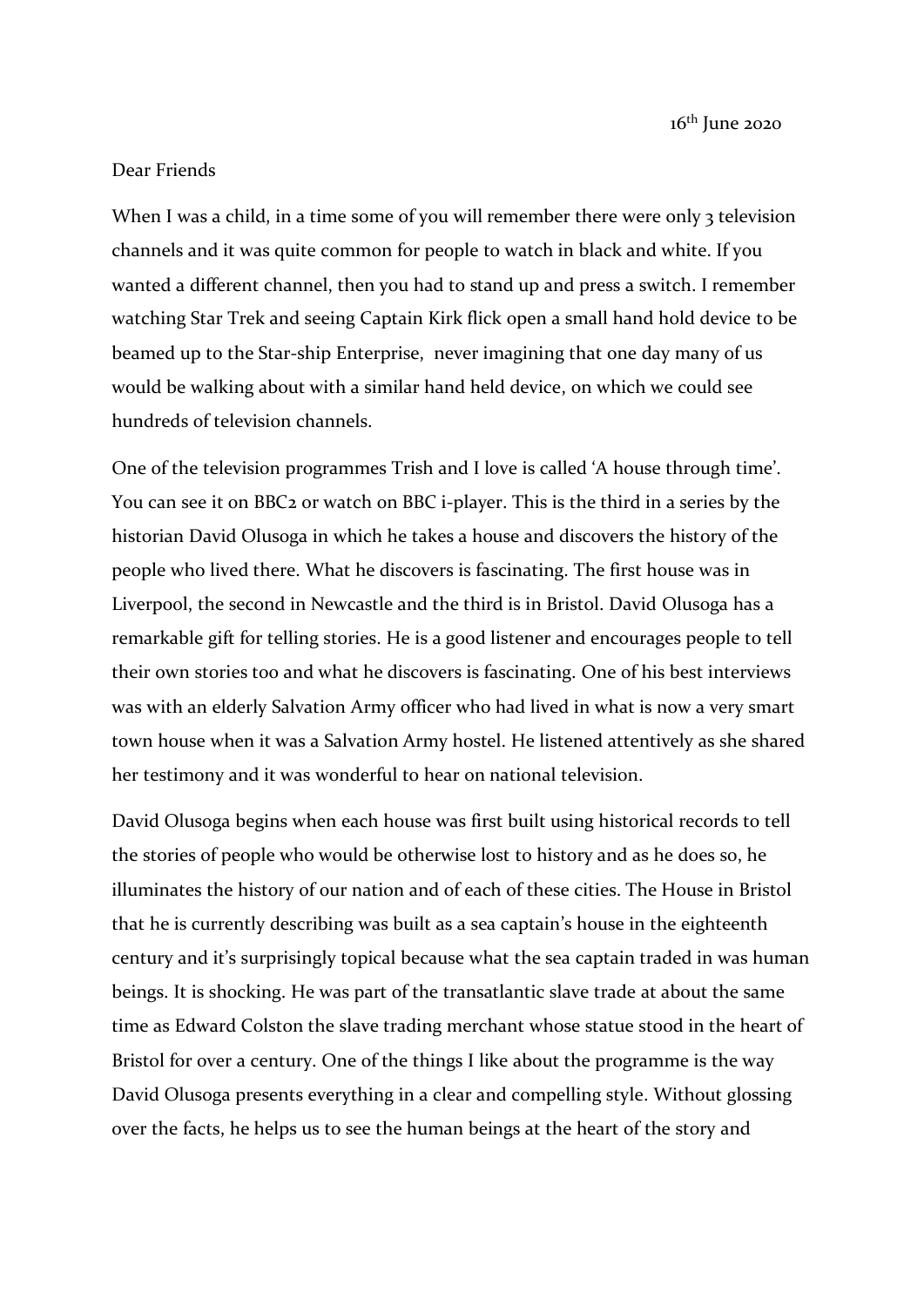understand what was happening more clearly. In doing so he helps us see the way our history has shaped the society we live in today.

As I walk about Huddersfield, I often wonder about the houses that I am walking past. We live in a town that includes the grand mansions of Edgerton and the small stone terraces of Marsh and all of these houses have stories to tell. I can't help wondering about who has lived in these houses and the lives that have unfolded there, about the people lived through the great events of the nineteenth and twentieth centuries and experienced so much change in their lifetimes.

As I grow older I am mindful that I when I am talking about something that happened thirty or forty years ago that seems like yesterday to me though it can sound like ancient history to people younger than me. We have all lived through remarkable changes, changes that we have welcomed and changes that we have resisted, changes that we celebrated and changes that grieved us and through it all the promise of God remains for he is our strength and refuge in every generation.

At the Zoom gathering on Sunday, Dave Carrins explained the story behind the song, 'These are the days of Elijah' as a moment when the author was wondering about the presence and power of God at the time of the Rwandan Genocide. The author describes his sense that God is calling his people to live with integrity through such challenging times. We are faced with the same call in our own day; to live with integrity for then we can speak with integrity, in a way that may be prophetic as we face the challenges of our own time. Christian integrity begins with simple things, not least practising kindness, showing goodwill for all our neighbours and choosing to speak the truth.

Sometimes we can learn from people who are not practising Christians about how to do this and I think we can learn from David Olusoga. Some members of our church heard him speak about the Windrush scandal at Huddersfield University. In many ways he is a contemporary prophet and I really like him. I believe we can learn from his gentle and plain-speaking style, informed by a deep knowledge of what he is talking about. To that we can add the passionate love of our Lord Jesus Christ for every human being and seek to share this through what we do as a community of God's